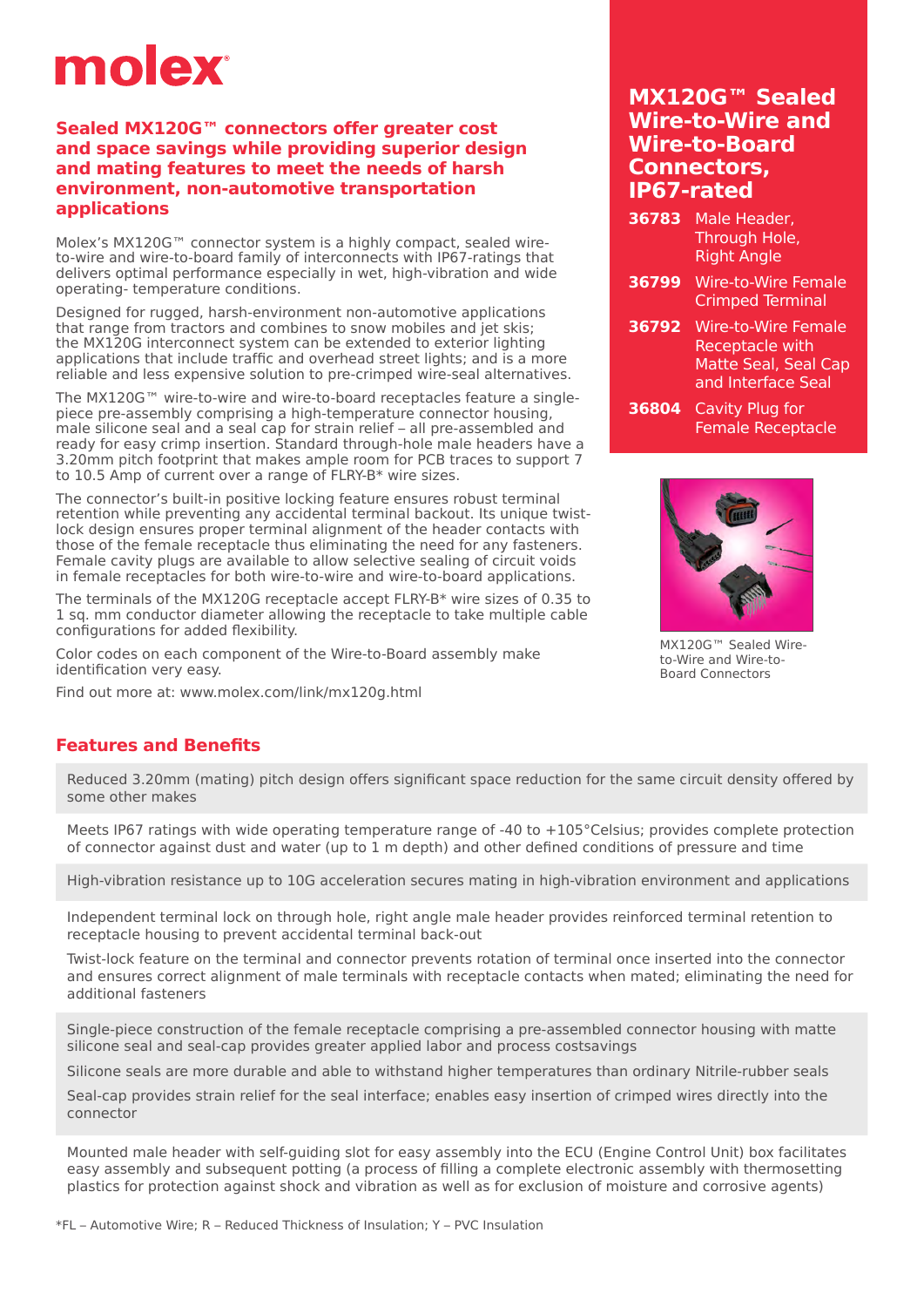# molex

# **Specifications**

### **CONNECTORS**

#### **Reference Information** Packaging:

 Carton (all); Bag (Series 36804) UL File No.: E29179 Mates With: Refer to table Use With: Refer to table Designed In: mm RoHS Compliant: Yes Halogen Free: Yes Glow Wire Compliant: No

### **Electrical**

Voltage (max.): 28 V DC Current (max.): 10.5A (per contact) Contact Resistance (max.): 20 milliohms Dielectric Withstanding Voltage: 1000 VAC Insulation Resistance (min.): 20 megaohms

#### **Mechanical**

Contact Insertion Force (max.): 30N Contact Retention to Housing (min.): 50N Mating/Unmating Force: 75N (max.); 90N min. (lock engaged) Durability (max.): 10 cycles

### **Physical**

Housing: HB-rated, glass-filled Nylon, black (Series 36783) Nylon (Series 36792), black Contact: C42500 Brass / Copper alloy Plating: Pre-plated Tin (Sn) Contact Area — Tin (Sn) Solder Tail Area — Tin (Sn) Underplating — Nickel (Ni) PCB Thickness (recommended): 1.60mm Operating Temperature:  $-40$  to  $+105$  °C

#### **CRIMP TERMINALS Reference Information**

Packaging: Reel Use With: Refer table below Designed In: mm RoHS Compliant: Yes Halogen Free: Yes Glow Wire Compliant: No

### **Electrical**

Voltage (max.): 28V DC Current (max.): 10.5A (per contact) Contact Resistance (max.): 20 milliohms Dielectric Withstanding Voltage: 1000 VAC Insulation Resistance (min.): 20 megaohms

### **Mechanical**

Crimped Wire Pullout Force: 0.35 mm2 wire – 35N (min.) 0.50 mm2 wire – 55N (min.) 0.75 mm2 wire – 75N (min.) 1.00 mm2 wire – 88N (min.)

## **Physical**

Contact: Copper Alloy Plating: 1.00μm (39μ") Tin (Sn) Contact Area — 1.00μm (39μ") Tin (Sn) Solder Tail Area — 1.00μm (39μ") Tin (Sn) Underplating — Nickel (Ni) Operating Temperature:  $-40$  to  $+105$  °C

## **MX120G™ Sealed Wire-to-Wire and Wire-to-Board Connectors, IP67-rated**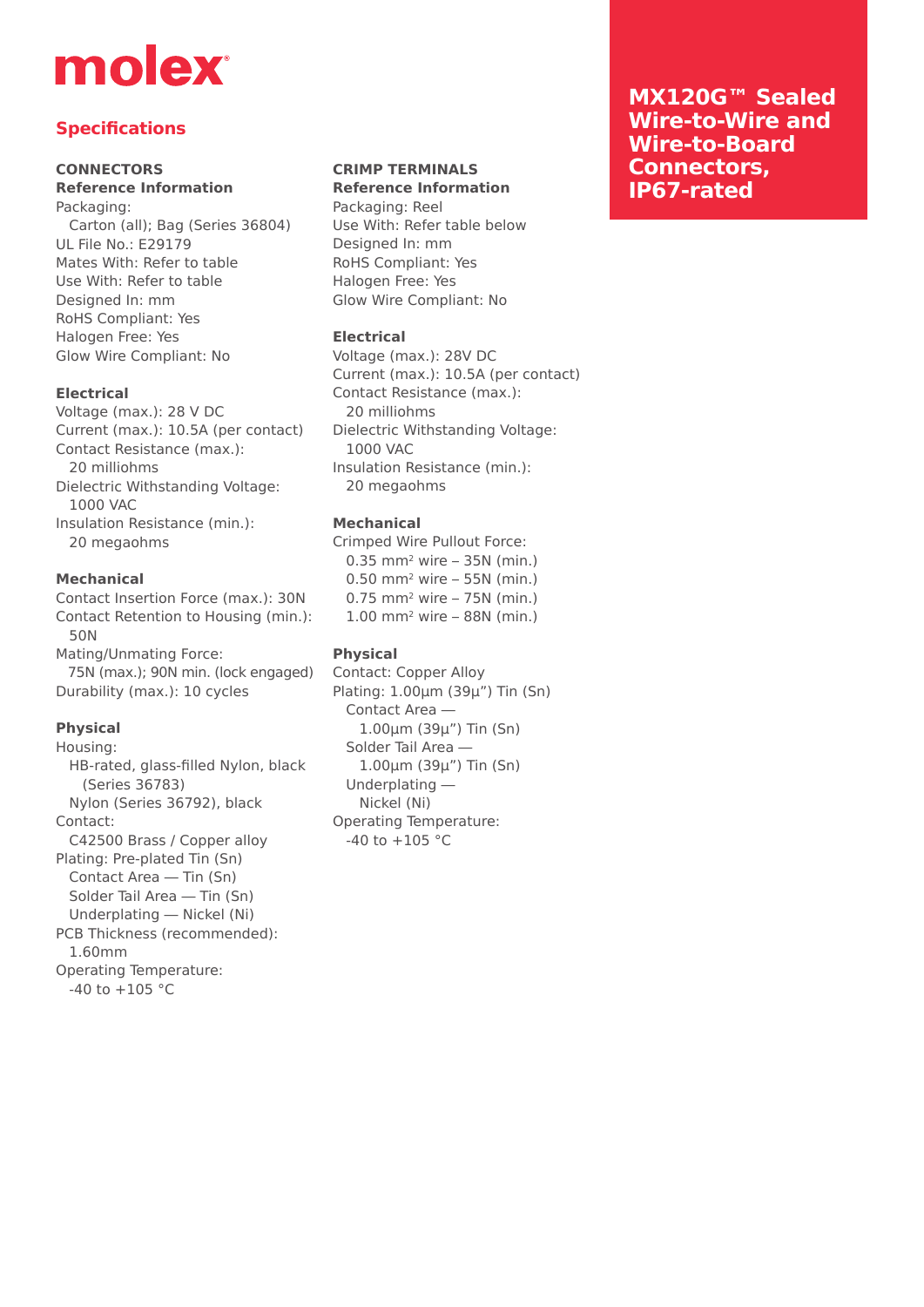

Note: Molex offers wire-to-board male plugs with void options for circuit sizes smaller than 12.

**Mating configuration of a typical 2-by-6 circuit, sealed MX120G™ wire-to-board assembly (exploded view)**

## **Additional Product Features**



**Rear view of a sealed MX120G™ male header mounted on an ECU box**